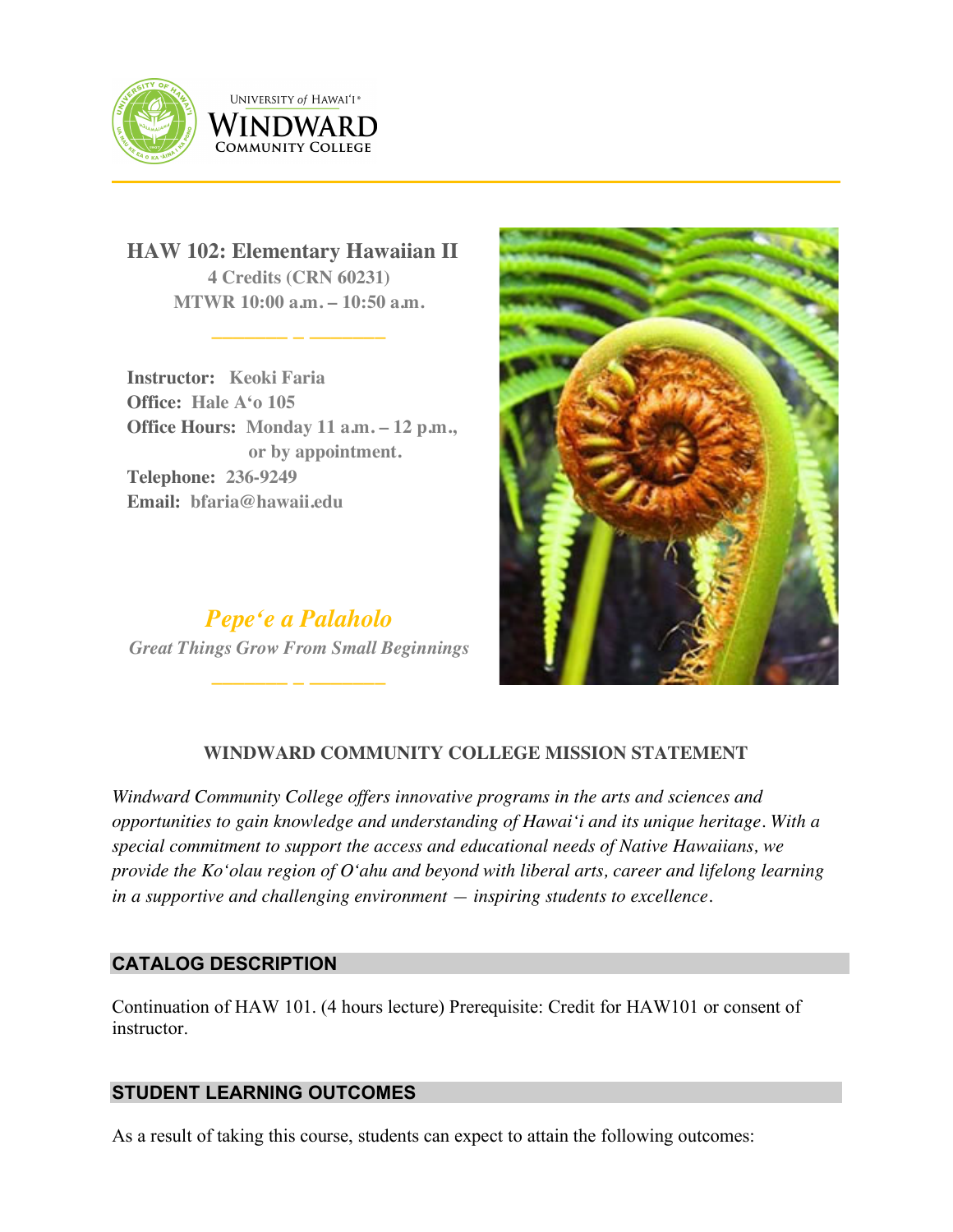- 1. Demonstrate the increased ability to comprehend and respond to basic spoken Hawaiian about daily activities, about the student's life and interests and to narrate past, present and future events.
- 2. Demonstrate the increased ability to read and write Hawaiian sentences using more grammatical patterns and a working vocabulary of some 1,000 words, plus idiomatic expressions.
- 3. Speak Hawaiian with increasing fluency and with correct inflection, intonation and rhythm.

# **CLASS CONDUCT**

This course is designed for collaborative engagement with fellow classmates and the instructor. Every student is responsible for doing their part in making class an engaging and productive learning environment in the target language, Hawaiian. Remember this class will be an immersive experience!

Computers, iPads, iPods, iPhones, cell phones and other similar electronic devices are not to be used during class time. If you are late please sit near the entrance if possible, so as not to disturb the rest of the class. Please also refrain from unnecessary chatter, and unless there is a class party or you are planning to feed the entire class, there will be no eating in class. However, special accommodations will be made for special circumstances.

## **LEARNING RESOURCES AND SUPPLIES**

Homework, readings, and additional materials will be uploaded into the courses *laulima* site as the course progresses.

A 3 ring binder with 5 dividers designated for Hawaiian language is also needed for this course, along with folder paper and a pen or pencil.

There are no other required texts for this course, however the *Hawaiian Dictionary* by Samuel Elbert and Mary Kawena Pukui, and *Ka Lei Haʻaheo: Beginning Hawaiian* by Alberta Pualani Hopkins. University of Hawaii Press, 1992, are useful resources.

## **COURSE CONTENT**

Concepts or Topics (each topic is 12 class meetings in length)

- Haʻawina 1: *He aha ia mea he ʻohana iaʻu?*
- Haʻawina 2: *Pehea au e hoʻokipa ai i ka malihini?*
- Haʻawina 3: *He aha kaʻu e hana aku ai ma hope o ke kula?*
- Haʻawina 4: *Pehea au e hoʻomākaukau ai iaʻu iho i ke kakahiaka?*
- Haʻawina 5: *Pehea au e hele aku ai i ke kula?*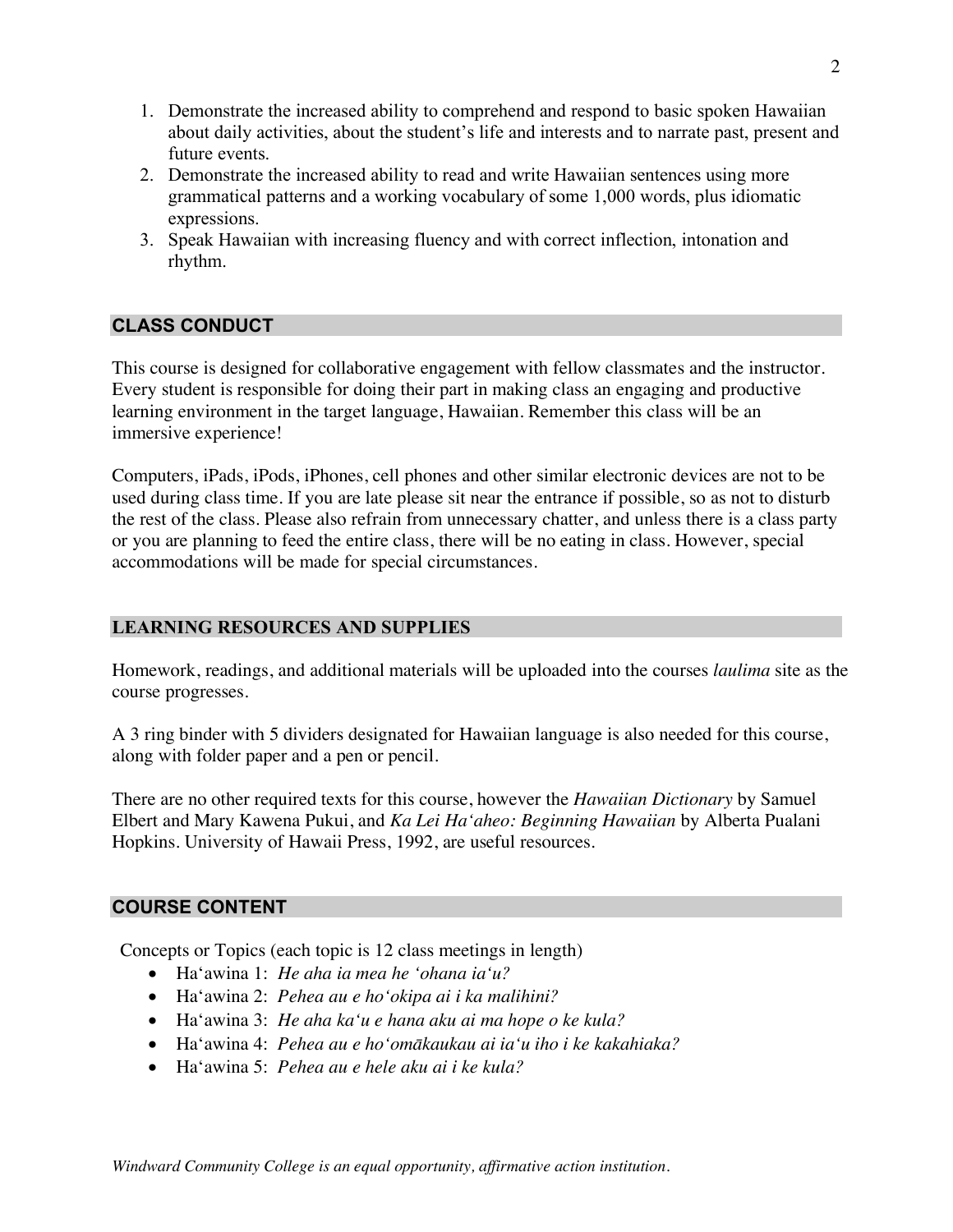# **COURSE TASKS**

There are two primary tasks for this course: classwork, and homework. (1) Classwork, *Hana o ka papa*, will build upon each prior lesson so attendance and active participation is essential to your progress. Pop quizes will be given frequently to check comprehension of classwork. (2) Homework, *Hana o ka hale*, will be given daily and it is used to recapture, and review key concepts from that day's lesson. Homework will be checked in the beginning of class.

| <b>REQUIREMENTS</b>                                                                                                                                                                                                                                                                                                | <b>DESCRIPTIONS</b>                                                                                                                                                                                                                                                               | <b>PTS</b> |
|--------------------------------------------------------------------------------------------------------------------------------------------------------------------------------------------------------------------------------------------------------------------------------------------------------------------|-----------------------------------------------------------------------------------------------------------------------------------------------------------------------------------------------------------------------------------------------------------------------------------|------------|
| Ha'awina O Ka Hale                                                                                                                                                                                                                                                                                                 | Homework will be given daily, if for any unavoidable reasons, you miss a session, it is<br>your responsibility to obtain the missed material/requirements from peers or the<br>instructor. Late work will not be accepted without prior notification or a doctor's note           | 300        |
| Hō'ike li'ili'i                                                                                                                                                                                                                                                                                                    | Pop quizes will be given frequently throughout the course.                                                                                                                                                                                                                        | 300        |
| Hō'ike nui                                                                                                                                                                                                                                                                                                         | There will be 5 unit exams that will test your comprehensive knowledge on each topic<br>covered. These unit exams will test your listening and reading comprehension, and your<br>ability to communicate orally and through writing in the target language.                       | 400        |
| <b>Extra Credits</b>                                                                                                                                                                                                                                                                                               | There will be opportunities for extra credit work throughout the semester. These events<br>must be connected to your development in Hawaiian language, and must be confirmed<br>by the instructor prior to the event. You may earn a maximum of a hundred (100) extra<br>credits. | 100        |
|                                                                                                                                                                                                                                                                                                                    | <b>TOTAL POINTS</b>                                                                                                                                                                                                                                                               | 500        |
| <b>PLEASE NOTE:</b> ALL course requirements must be submitted by the due dates. Your final grade<br>for the course will be based on your total number of points:<br>$90\% - 100\%$ A<br>$\cap$<br>$80\% - 89\%$ B<br>$\bigcap$<br>70% - 79% C<br>$\Omega$<br>$0.60\% - 69\%$ D<br>$\circ$ 0% - 59%<br>$\mathbf{F}$ |                                                                                                                                                                                                                                                                                   |            |

#### **ASSESSMENT AND TASKS**

## **DISABILITIES ACCOMMODATIONS**

If you have a physical, sensory, health, cognitive, or mental health disability that could limit your ability to fully participate in this class, you are encouraged to contact the Disability Specialist Counselor to discuss reasonable accommodations that will help you succeed in this class. Ann Lemke can be reached at 235-7448, lemke@hawaii.edu, or you may stop by Hale 'Ākoakoa 213 for more information.

*Windward Community College is an equal opportunity, affirmative action institution.*